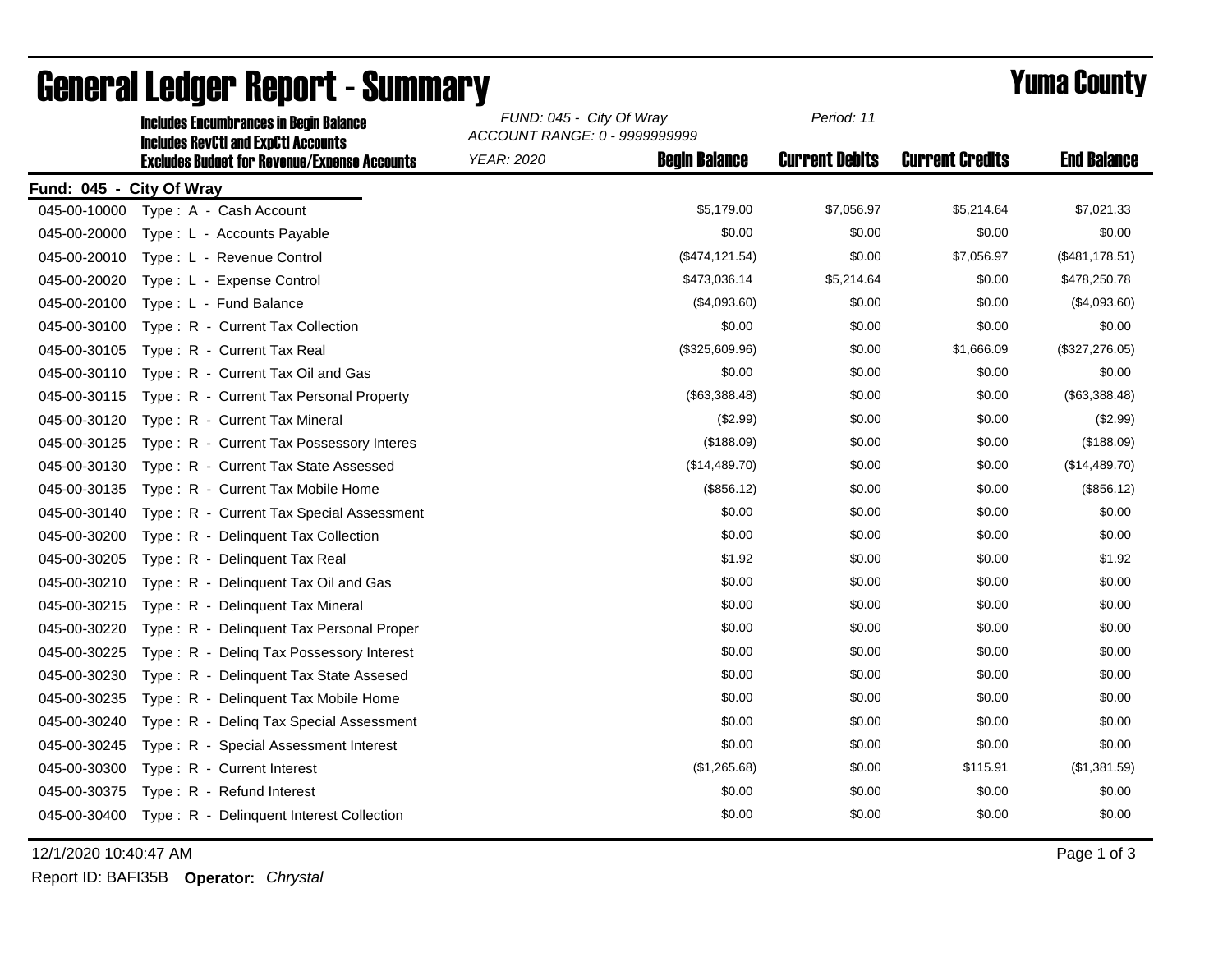|                          | <b>Includes Encumbrances in Begin Balance</b><br><b>Includes RevCtI and ExpCtI Accounts</b><br><b>Excludes Budget for Revenue/Expense Accounts</b> |                          | FUND: 045 - City Of Wray<br>ACCOUNT RANGE: 0 - 9999999999 |                             | Period: 11           |                       |         |                                  |                    |
|--------------------------|----------------------------------------------------------------------------------------------------------------------------------------------------|--------------------------|-----------------------------------------------------------|-----------------------------|----------------------|-----------------------|---------|----------------------------------|--------------------|
|                          |                                                                                                                                                    |                          | <b>YEAR: 2020</b>                                         |                             | <b>Begin Balance</b> | <b>Current Debits</b> |         | <b>Current Credits</b>           | <b>End Balance</b> |
| Fund: 045 - City Of Wray |                                                                                                                                                    |                          |                                                           |                             |                      |                       |         |                                  |                    |
| 045-00-30500             | Type: R - Miscellaneous Collections                                                                                                                |                          |                                                           |                             | \$0.00               |                       | \$0.00  | \$0.00                           | \$0.00             |
| 045-00-32100             | $Type: R - Transfers In$                                                                                                                           |                          |                                                           |                             | (\$24,059.48)        |                       | \$0.00  | \$29.03                          | (\$24,088.51)      |
| 045-00-33000             | $Type: R - Auto Tax B Collection$                                                                                                                  |                          |                                                           |                             | (\$26,689.05)        |                       | \$0.00  | \$3,172.83                       | (\$29,861.88)      |
| 045-00-33100             | Type: $R -$ Auto Tax A & F Collection                                                                                                              |                          |                                                           |                             | (\$9,096.36)         |                       | \$0.00  | \$1,245.44                       | (\$10,341.80)      |
| 045-00-33400             | Type: R - M.V. Additional                                                                                                                          |                          |                                                           |                             | (\$8,262.28)         |                       | \$0.00  | \$827.67                         | (\$9,089.95)       |
| 045-00-33409             | Type: R - Weed and Clean Up Control                                                                                                                |                          |                                                           |                             | (\$215.27)           |                       | \$0.00  | \$0.00                           | (\$215.27)         |
| 045-00-49100             | Type: X - Treasurer Fees                                                                                                                           |                          |                                                           |                             | \$8,135.60           |                       | \$35.64 | \$0.00                           | \$8,171.24         |
| 045-00-49401             | Type: X - Transfer Out                                                                                                                             |                          |                                                           |                             | \$0.00               |                       | \$0.00  | \$0.00                           | \$0.00             |
| 045-00-49500             | Type: X - Checks Written / ACH Transfer                                                                                                            |                          |                                                           |                             | \$464,900.54         | \$5,179.00            |         | \$0.00                           | \$470,079.54       |
|                          |                                                                                                                                                    | Fund: 045 - City Of Wray |                                                           | Totals:                     | (\$1,085.40)         | \$17,486.25           |         | \$19,328.58                      | (\$2,927.73)       |
|                          | <b>Total Fund Revenues:</b>                                                                                                                        |                          | \$7,056.97                                                | <b>Total Fund Expenses:</b> |                      | \$5,214.64            |         | <b>Net Revenue Over Expense:</b> | \$1,842.33         |

## General Ledger Report - Summary **Example 2018** Yuma County